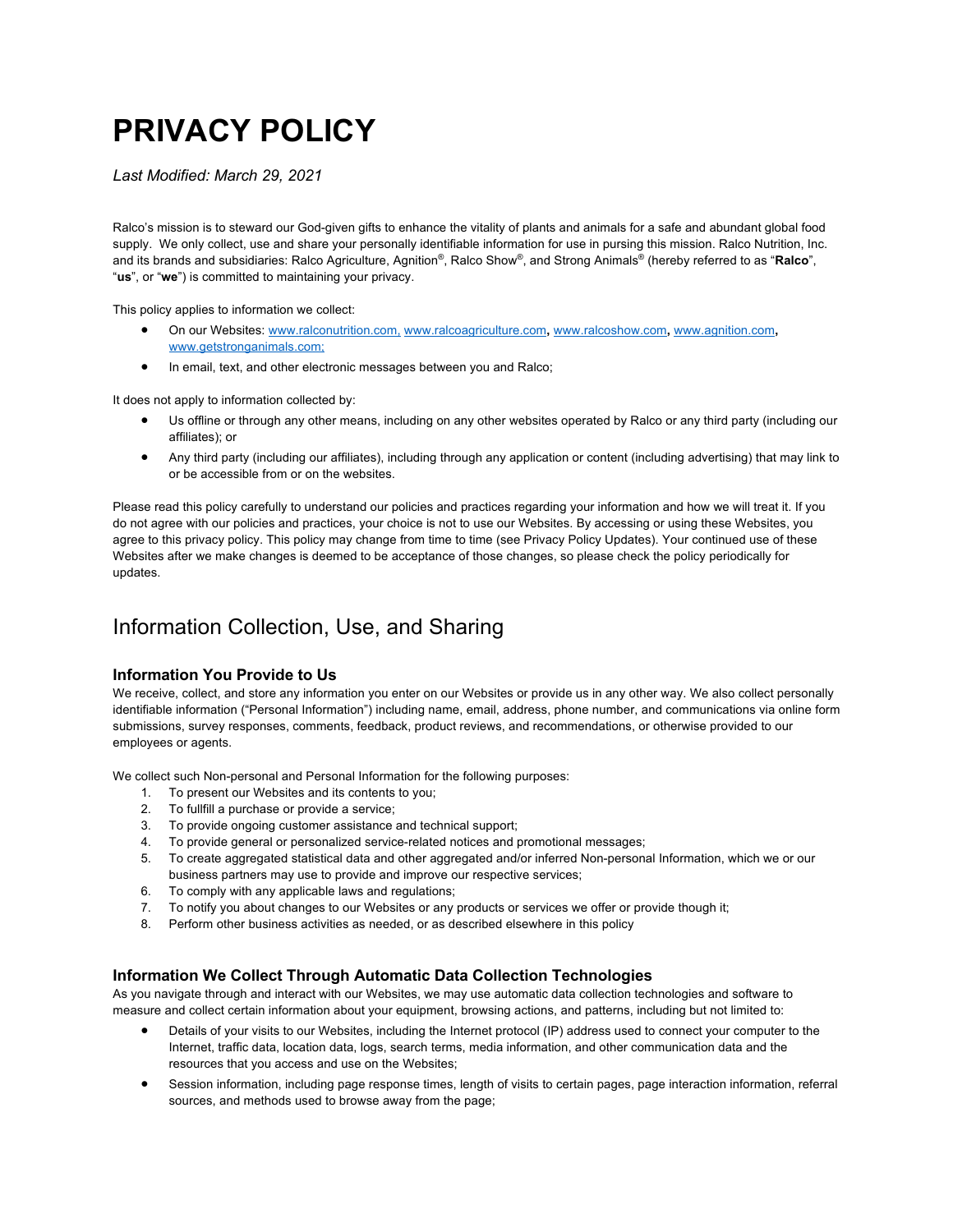• Information about your device, operating system, and browser type.

The information we collect automatically is only statistical data and does not include Personal Information, but we may maintain it or associate it with Personal Information we collect in other ways or receive from third parties. It helps us to improve our Websites and to deliver a better and more personalized service, including by enabling us to:

- Estimate our audience size and usage patterns:
- Identify promotional and/or educational information applicable to you;
- Recognize you when you return to our Websites.

The technologies we use for this automatic data collection may include:

- **Cookies (or browser cookies).** A cookie is a small file placed on the hard drive of your computer. You may refuse to accept browser cookies by activating the appropriate setting on your browser. However, if you select this setting you may be unable to access certain parts of our Websites. Unless you have adjusted your browser setting so that it will refuse cookies, our system will issue cookies when you direct your browser to our Websites.
- **Web Beacons.** Pages of our Websites and our e-mails may contain small electronic files known as web beacons (also referred to as clear gifs, pixel tags, and single-pixel gifs) that permit Ralco, for example, to count users who have visited those pages or opened an email and for other related website statistics (for example, recording the popularity of certain website content and verifying system and server integrity).

#### **Third-Party Use of Cookies, Web Beacons, and other Tracking Technologies**

Some content or applications, including advertisements, on the Websites are served by third parties, including advertisers, ad networks and servers, content providers, and application providers. These third parties may use cookies, alone or in conjunction with web beacons or other tracking technologies, to collect information about you when you use our Websites. The information they collect may be associated with your Personal Information or they may collect information, including personal information about your online activities over time and across different websites and other online services. They may use this information to provide you with interest-based (behavioral) advertising or other targeted content. We do not control these third parties' tracking technologies or how they may be used. If you have any questions about an advertisement or other targeted content, you should contact the responsible provider directly. For information about how you can opt out of receiving targeted advertising from many providers, see Choices About How We Use and Disclose Your Information.

#### **Information from Other Sources**

We collect information about you from other sources to enhance our existing information and improve the accuracy of our records. This improves our ability to contact you and increases the relevance of our marketing.

#### **Disclosure of Your Information**

We may disclose aggregated information about our users, and information that does not identify any individual, without restriction. We may disclose Personal Information that we collect or you provide as described in this privacy policy:

- To our subsidiaries and affiliates.
- To contractors, service providers, and other third parties we use to support our business and who are bound by contractual obligations to keep Personal Information confidential and use it only for the purposes for which we disclose it to them.
- To a buyer or other successor in the event of a merger, divestiture, restructuring, reorganization, dissolution, or other sale or transfer of some or all of Ralco's assets, whether as a going concern or as part of bankruptcy, liquidation, or similar proceeding, in which Personal Information held by Ralco about our Websites' users is among the assets transferred.
- To third parties to market their products or services to you if you have not opted out of these disclosures. We contractually require these third parties to keep Personal Information confidential and use it only for the purposes for which we disclose it to them. For more information, see Choices About How We Use and Disclose Your Information.
- To fulfill the purpose for which you provide it.
- For any other purpose disclosed by us when you provide the information.

We may also disclose your Personal Information:

- To comply with any court order, law, or legal process, including to respond to any government or regulatory request.
- To enforce or apply our terms of use and other agreements, including for billing and collection purposes.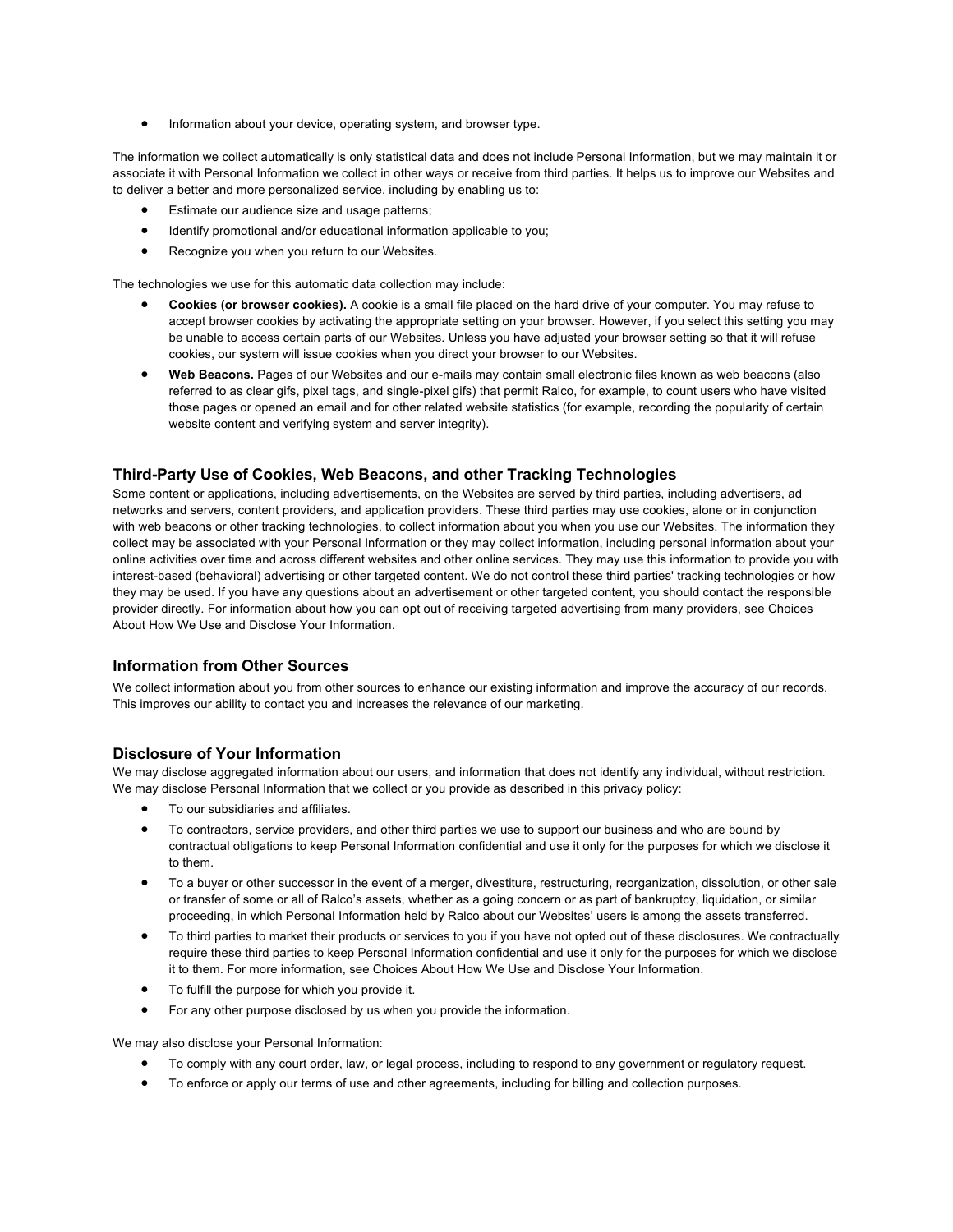• If we believe disclosure is necessary or appropriate to protect the rights, property, or safety of Ralco, our customers, or others.

#### **Choices About How We Use and Disclose Your Information**

We strive to provide you with choices regarding the Personal Information you provide to us. We have created mechanisms to provide you with the following control over your information:

- **Tracking Technologies and Advertising**. You can set your browser to refuse all or some browser cookies, or to alert you when cookies are being sent. If you disable or refuse cookies, please note that some parts of this site may then be inaccessible or not function properly.
- **Promotional Offers from Ralco.** If you do not wish to have your email address/contact information used by Ralco to promote our own or third parties' products or services, you can opt-out at any time by sending us an email at marketing@ralcoagriculture.com stating your request. If we have sent you a promotional email, you may send us a return email asking to be omitted from future email distributions. This opt out does not apply to information provided to Ralco as a result of a product purchase, service experience or other transactions.

California residents may have additional personal information rights and choices. Please see Your California Privacy Rights for more information.

Nevada residents who wish to exercise their sale opt-out rights under Nevada Revised Statutes Chapter 603A may submit a request to marketing@ralcoagriculture.com.

### Accessing and Correcting Your Information

In order to keep your personal information accurate and complete, you can access or update it by sending us an email to marketing@ralcoagriculture.com with the personal information you would like to access. We will provide the personal information requested if reasonably available or will describe the types of personal information we typically collect. We may not accommodate a request to change information if we believe the change would violate any law or legal requirement or cause the information to be incorrect. California residents may have additional personal information rights and choices. Please see Your California Privacy Rights for more information.

### Your California Privacy Rights

If you are a California resident, California law may provide you with additional rights regarding our use of your Personal Information. To learn more about your California privacy rights, visit the California Consumer Privacy Act webpage. Visitors who are California residents may request certain information regarding our disclosure of Personal Information to third parties for their direct marketing purposes. To make such a request, please send an email to marketing@ralcoagriculture.com or mail to:

Ralco Nutrition Attn: CRM Specialist 600 Michigan Road PO Box 1083 Marshall, MN 56258

### Children Under the Age of 16

Our Websites are not intended for children under 16 years of age. No one under age 16 may provide any information to or on the Websites. We do not knowingly collect Personal Information from children under 16. If you are under 16, do not use or provide any information on these Websites or through any of its features, use any of the interactive or public comment features of these Websites, or provide any information about yourself to us, including your name, address, telephone number, email address, or any screen name or username you may use. If we learn we have collected or received Personal Information from a child under 16 without verification of parental consent, we will delete that information. If you believe we might have any information from or about a child under 16, please contact us at marketing@ralcoagriculture.com.